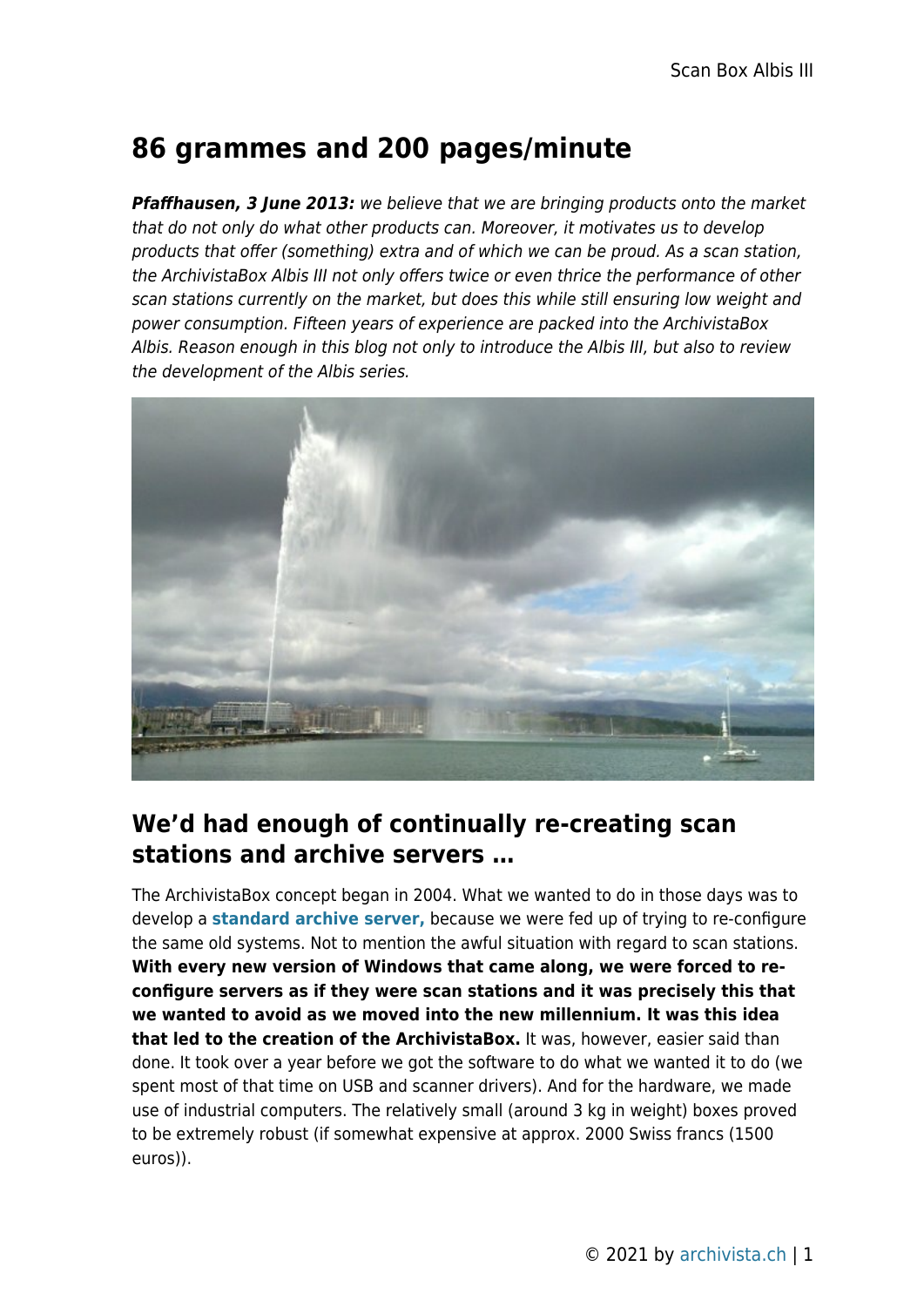

Consequently, the cost of the hardware should have been rather more moderate, but Intel processors are still expensive today and low power consuming CPUs are still going for several hundred francs or euros. And so it came about that nowadays we mainly install AMD processors, which means the boxes are larger than they would otherwise be. Size was (is) less of an issue for our own archive servers, but next to a scanner (large or small) fanless box systems always do well.

So, in 2009 we **designed the Albis I** scan station, which at just 148 grammes was meant to remain the lightest ArchivistaBox for years to come. **The disadvantage of the Albis I, however, was that it needed its own completely embedded Linux. Moreover, the A1 was/is limited: it scanned well enough, but apart from that it was somewhat spartan.** It had no screen connection and had to be configured decentrally via text-based configuration files. Even in those days, what we really wanted to do was develop a fully-fledged ArchivistaBox on an embedded platform **[\(ARM\).](http://de.wikipedia.org/wiki/ARM-Architektur)** However, either the price of the hardware was too high or its performance was too low, so we based the first scan station on ARM.

Unfortunately, it became clear about a year ago that the Albis I hardware would no longer be available. That meant we had to come up with a successor. This had to have more or less the same functionality as a normal ArchivistaBox. And it was precisely this that we achieved at the end of 2012 with the Albis II. This was "only" really intended for use as a scanner, but the Albis II is a fully-fledged ArchivistaBox. The Albis II may only weigh 2 kg, but performance-wise this is no "lightweight".

## **All good things come in threes: ArchivistaBox Albis III**

Everything changed with the Albis III, which weighs just 86 grammes and yet – like the Albis II – covers the whole performance range of a fully-fledged ArchivistaBox. The Albis III combines the weight of the first Albis generation with the performance of the second and is able to outperform both of its scan box predecessors.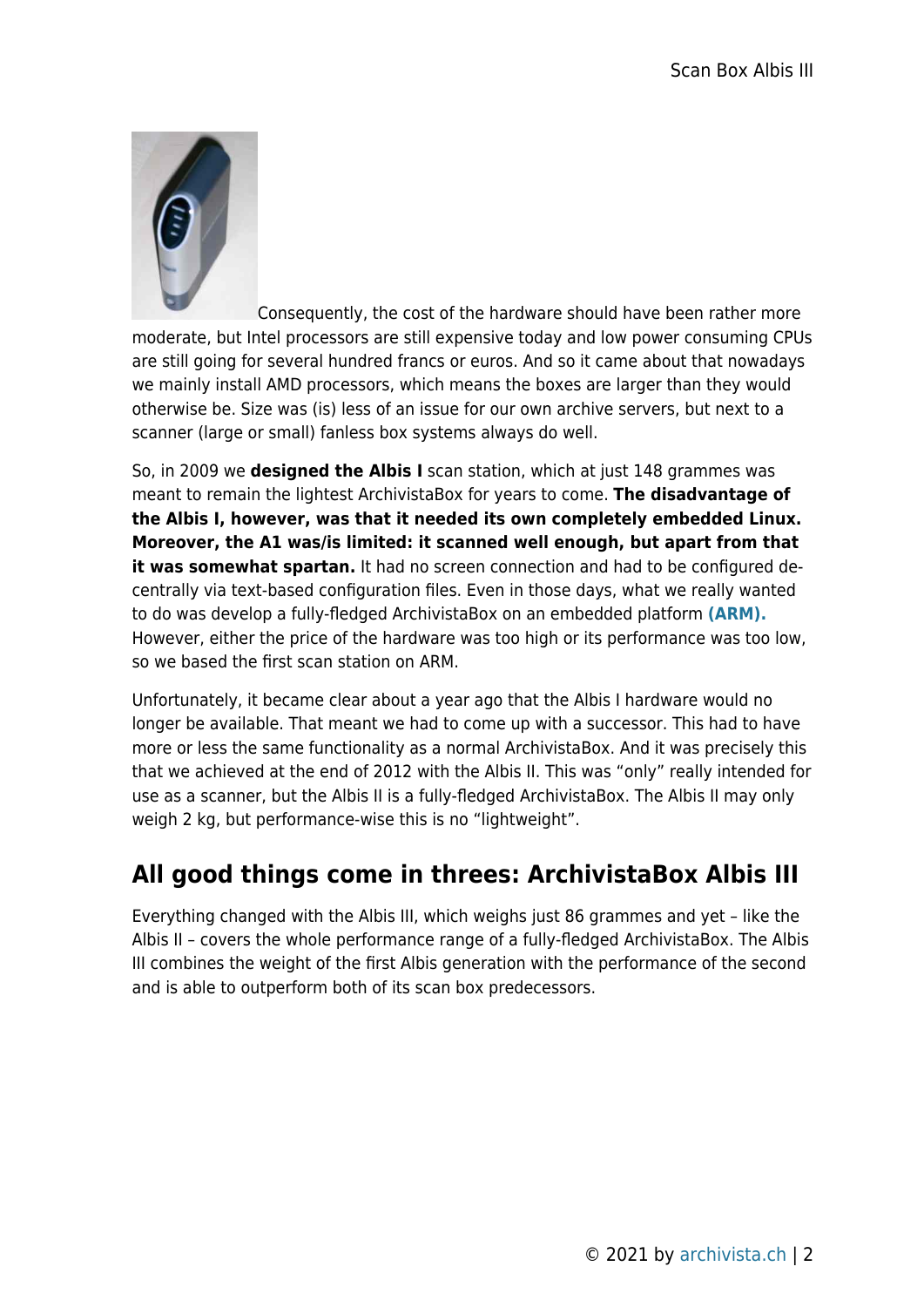

**What really makes the ArchivistaBox Albis III score highly is that we reverted back to the standard ARM-based [Raspberry Pi,](http://www.raspberrypi.org/) a micro-computer with a price tag of around 40 USD.** Sadly, it was always the case with micro-computers (ARM), that all the components taken together cost more in the end than a fully-fledged PC. Even purchasing several thousand ARM boards never pushed the price below that of an Intel/AMD motherboard. As already mentioned, this is not the case with the Raspberry Pi. Intel/AMD boards with processor, RAM and casing are simply not available today for 40 USD.

## **But the Albis III actually costs more than 40 USD**

The Albis III is, of course, based on Open Source. But this doesn't mean we are offering the scanner as a free download. There are two reasons for this:

1. A lot of work has gone into the ArchivistaBox Albis III – a very great amount of work, in fact. This work has to be financed by our customers; without them, we would not have been able to develop a single ArchivistaBox. So, **we are now making the ArchivistaBox Albis III available to our customers free of charge as part of the maintenance contract. It comes together with hardware and is fully configured.** This means that a new Albis III can be acquired free of charge for every already existing scan station.